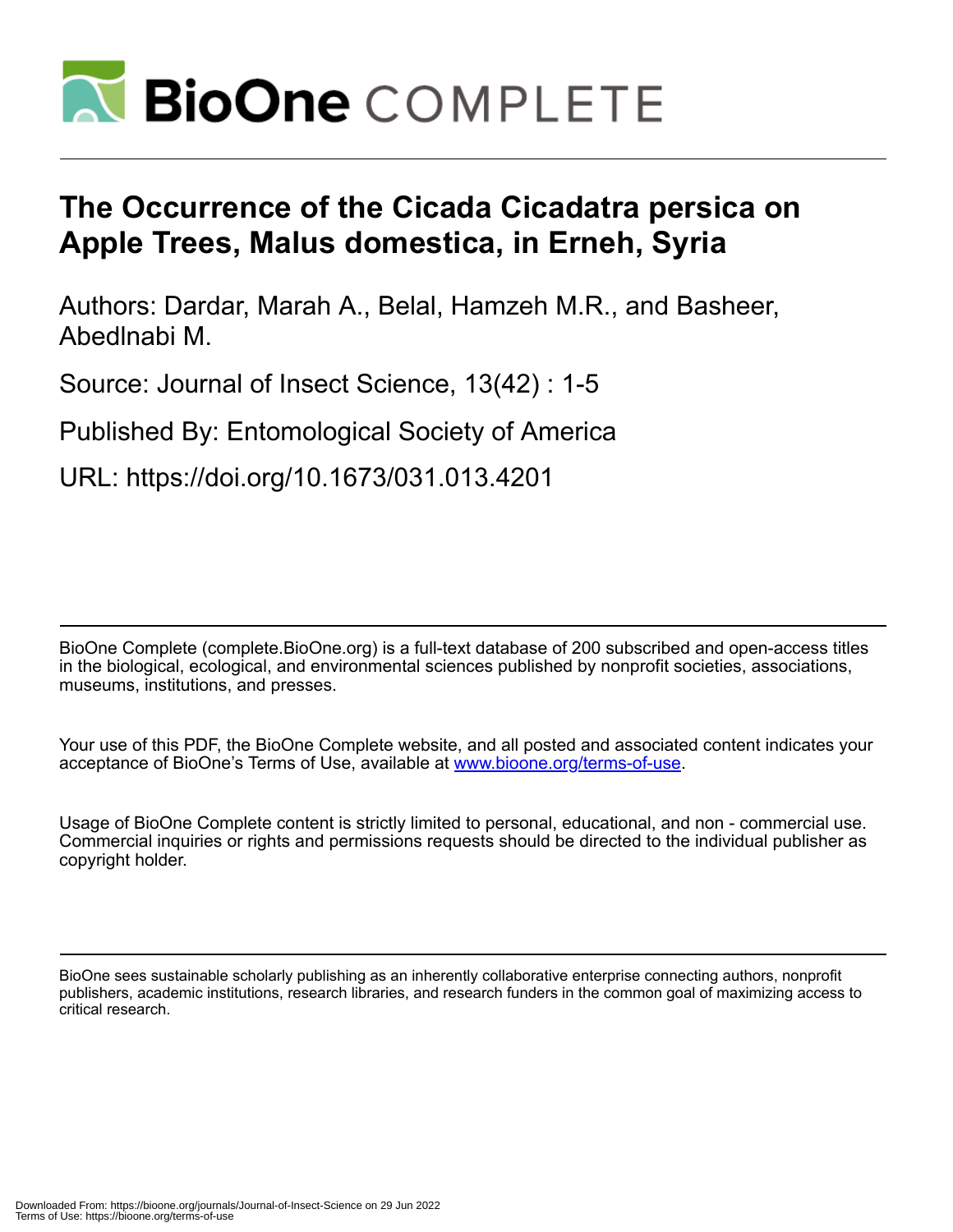

# **The occurrence of the cicada** *Cicadatra persica* **on apple trees,**  *Malus domestica,* **in Erneh, Syria**

Marah A. Dardar <sup>la\*</sup>, Hamzeh M.R. Belal<sup>2b</sup>, Abedlnabi M. Basheer<sup>3c</sup>

<sup>1</sup>General Commission for Scientific Agricultural research, Administration of Plant Protection Research, Dep. Insect Research, Douma, Damascus, Syria <sup>2</sup>University of Damascus, Faculty of Agriculture, Dep. Plant Protection, Damascus, Syria<br><sup>31</sup> Iniversity of Damascus, Faculty of Agriculture, Dep. Plant Protection, Damascus, Syria

<sup>3</sup>University of Damascus, Faculty of Agriculture, Dep. Plant Protection, Damascus, Syria

## **Abstract**

An infestation of *Cicadatra persica* KirKaldy (Hemiptera: Cicadidae) on apple trees, *Malus domestica* Borkhausen (Rosales: Rosaceae), was reported for the first time in the apple fruit orchards of Erneh, Syria. Nymphs, adults, exuvia, and exit holes in the soil were observed. The species was identified as *C. persica* based on morphological characters. Some biological observations and an acoustic analysis of the male's songs were also achieved.

ملخص البحث:

تم تسجيل حشرة وزواز الأشجار المثمرة(Hemiptera: Cicadidae) تم تسجيل حشرة وزواز الأشجار المثمرة على التفاح في عرنة. حيث Malus domestica Borkhausen (Rosales: Rosaceae)في بساتين التفاح في عرنة. حيث لوحظت العوريات، والعشرات الكاملة وجلود الانسلاخ، وثقوب الانبثاق في التربة. وتم تعريف النوع على أنه Cicadattra persica بالاعتماد على الصفات المور فولوجية للحشرة الكاملة. كما تم في هذا البحث إجراء بعض الملاحظات البيولوجية وإجراء التحليل الطيفي لصوت الذكر كلمات مفتاحية: Cicadidae، تحليل الصوت، الصفات المور فولوجية، بساتين التفاح.

**Keywords:** acoustic analysis, apple orchards, Cicadidae, morphological characters **Correspondence:** <sup>a</sup> marah.dardar@hotmail.com, b cecehamz@scs-net.org, c goitkb@scs-net.org, \*Corresponding author **Received:** 18 December 2011 **Accepted:** 15 May 2012 **Copyright :** This is an open access paper. We use the Creative Commons Attribution 3.0 license that permits unrestricted use, provided that the paper is properly attributed. **ISSN:** 1536-2442 | Vol. 13, Number 42 **Cite this paper as:** Dardar MA, Belal HMR, Basheer AM. 2013. The occurrence of the cicada *Cicadatra persica* on apple trees, *Malus* 

*domestica,* in Erneh, Syria. *Journal of Insect Science* 13:42. Available online: http://www.insectscience.org/13.42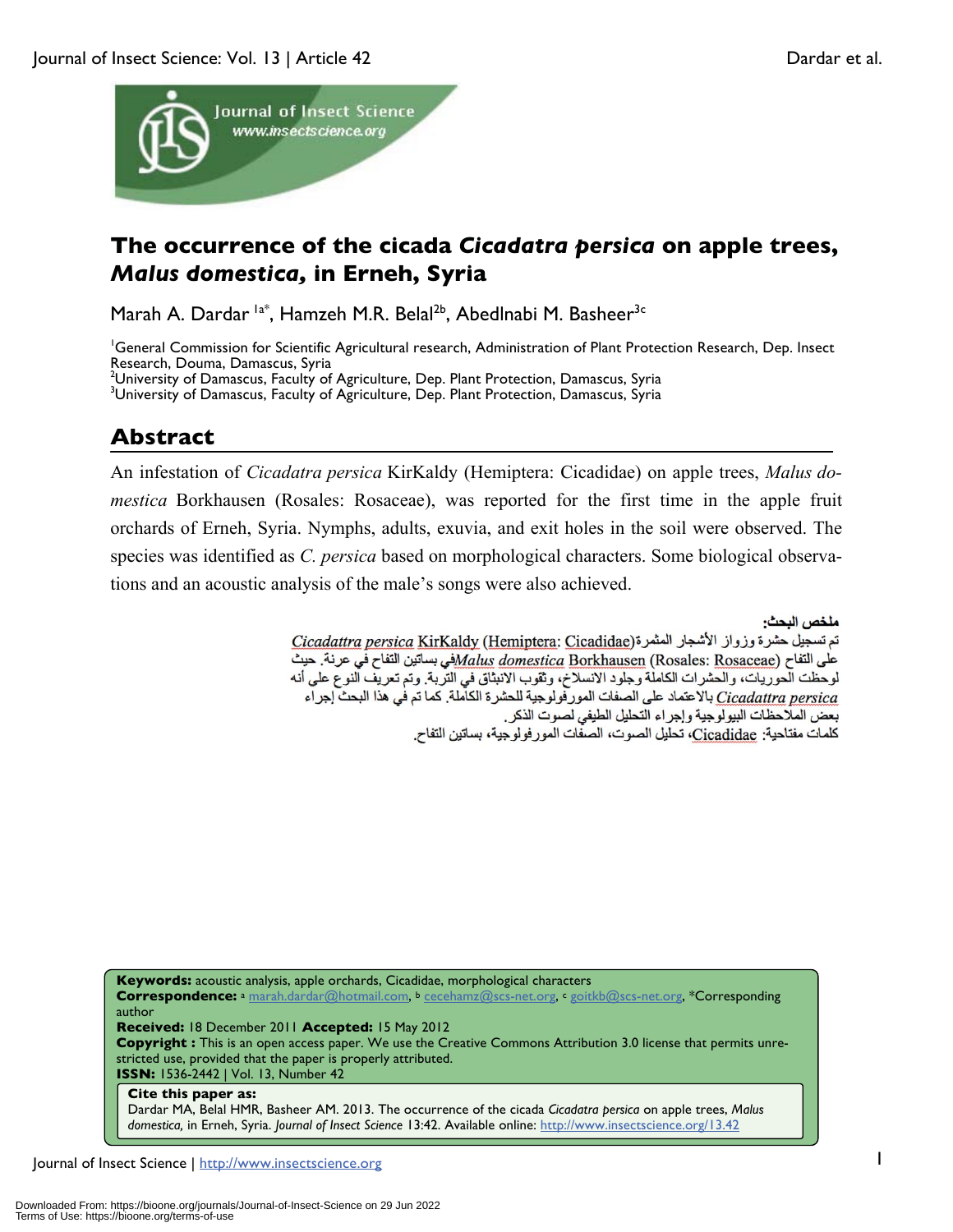#### **Introduction**

*Cicadatra persica* Kirkaldy (Hemiptera: Cicadidae) was previously reported in Iran, the Caucasus, Asia Minor, and the Mediterranean island Sicily, and its sound signals were described for the first time in Macedonia (Gogala and Trilar 1998). Demir (2008) also reported *C. persica* in Monaco, Sicily, the Near East, and Turkey. Ahmed and Sanborn (2010) also reported it in Pakistan.

#### **Observation of** *Cicadatra persica*

An infestation of *C. persica* was observed in June 2011 causing severe damage to *Malus domestica* Borkhausen (Rosales: Rosaceae) trees in the village of Erneh, which is located on Al-sheikh Mountain in the southwest of Syria. Nymphs of this insect were observed on the roots, while adults and exuvia were observed on the grass and ground surrounding the trees, as well as on the trunks of the trees. Exit holes of nymphs were observed in the soil around the trees. The damage done by this species is caused by the nymphs, which attack *M. domestica* roots under the ground, and by the adults, which lay their eggs inside the branches, leading to a fall of leaves and a reduction of growth. The species was identified as *C. persica*, according to its morphological characters. Some biological observations and an acoustic analysis of the male's songs were also made.

#### **Collecting individuals**

Adults were manually collected from branches of *M. domestica* at sunrise and sunset because they are easily collected at these times. They were collected with an emergence trap which is a tent-like structure made of a cloth-screen (2 m diameter) around *M. domestica* trees. Nymphs able to move were collected by digging 10–15 cm deep in the soil.

#### **Morphological characters of** *C. persica*

Adults have fewer light patterns on the dorsal body surface, and have a blackish appearance. There is only one median yellow mark posterior to the ocelli. The supra-antennal plate is dominantly yellow. The pronotum is without a narrow yellow edge band on the posterior edge. The male opercula do not reach the anterior margin of sternite II. The vein between cells U1 and U2 and the apical vein of the forewing radial cell are curved. The claspers bear golden, long piles and are not sickle-like. The uncus is long, extending towards the stem of the aedeagus. A long membranous part is present in Figure 1a, b. The external upper lop of the pygofer is shown in Figure 2. The exterior edges of the U1 and U2 cells of the forewings are distinctive (Figure 3).

#### **Acoustic analysis**

Sounds of 3  $\partial \partial$  of cicadas were recorded in the orchards of Erneh at a temperature between 28° and 30ºC. The sounds were then analyzed by Speech Analyzer 3.0.1 program (SIL International, www.sil.org). The film of the male's songs was recorded by using a camera (Canon Power Shot A3100 *IS*, 4× optical zoom, 12.1 mega pixels, www.canon.com).

#### **The courtship song**

The phrases of the courtship song consisted of a long series of rapidly repeated wing clicks (mean repetition period:  $75.7 \pm 0.7$  ms) ending with a loud tymbal echeme with increasing amplitude (duration:  $161 \pm 3.04$  ms; Figure 4, 5). The mean period duration of such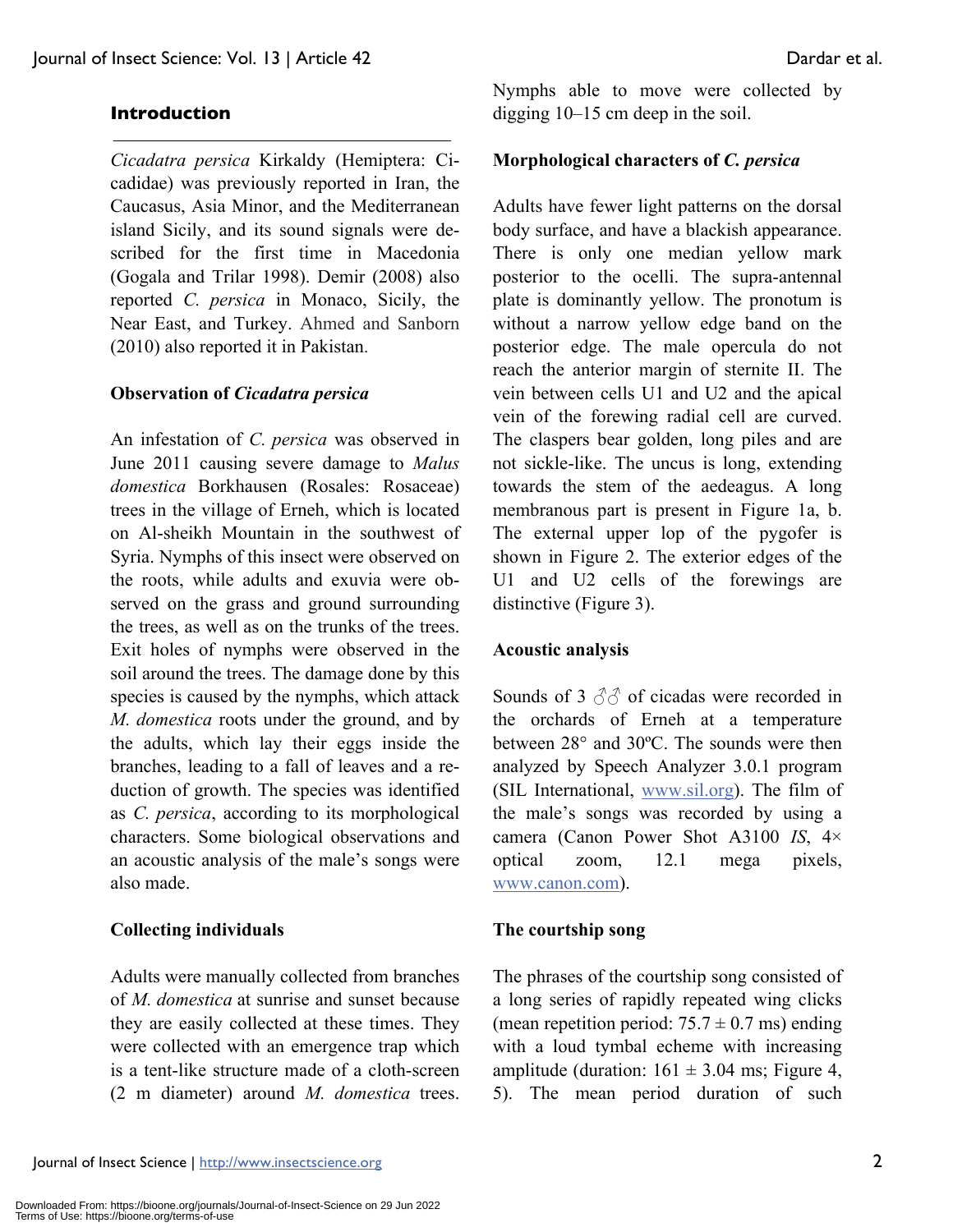#### Journal of Insect Science: Vol. 13 | Article 42 Dardar et al.

repeating phrases was  $5.12 \pm 0.1$  sec. After a short pause (Figure 5, 6) the wing clicks of the next phrase started again. The first interval between the last click and a tymbal echeme was extremely variable and lasted between 60 and 244 ms (mean:  $149 \pm 26.6$  ms). The average number of wing clicks in a phrase was  $46 \pm 1.8$  (Figure 5).

#### **The continuous song**

The phrases in the continuous song lasted without interruption for many minutes (Figures 7, 8 ). The frequency ranged between 1051.8 Hz  $\pm$  41.96 Hz and 5745.1 Hz  $\pm$  10.49 Hz, with a maximum amplitude between  $2725.8 \pm 24.30$  Hz and  $4705.1 \pm 52.92$  Hz.

The general patterns of sound emissions were the same as in Gogala and Trilar's recordings (1998). However, the spectra of recordings of tymbal sounds (continuous and courtship) were quite different from Gogala and Trilar's recordings (1998).

The possible explanation could be of a technical nature. The video camera that was used a frequency range limited to 15.5 kHz, and the spectral properties of the whole spectral range of sound recordings couldn't be known. The sound in the camera was recorded as a compressed format, which may have affected the recordings.

#### **Biological observation**

The egg-nest of *C. persica* contained a number of slits, and each slit included numbers of eggs. The median number of eggs in the slits increased or decreased depending on the length and depth of the slit. The medium number of eggs per nest varied depending on the nest length and the number of slits per nest. In this study, 60 nests (30 nests  $\leq$  4 cm, and 30 nests > 4 cm) of *C. persica* were examined. The results showed that the medium number of eggs per slit was 11. The correlation coefficient between the number of eggs per nest, the number of slits per nest, and the length of the egg-nest were also studied. The results showed a strong positive correlation between the number of eggs per nest, the number of slits per nest, and the length of the nest ( $R = 0.973$  between the number of eggs per nest and the number of slits per nest,  $R =$ 0.914 between the number of slits per nest and the length of the nest,  $R = 0.881$  between the number of eggs per nest and the length of the nest).

To determine the median number of eggs per nest, a study would be needed to make a linear regression analysis between the number of eggs per nest, the number of slits per nest, and the length of egg nest, in order to find an equation of the medium number of eggs per nest by indexing the number of slits per nest and the length of the nest.

The medium number of egg nests and eggs per female could not be determined in the same season because it was difficult to isolate a virgin female and promote its mating and egg-laying behavior. The field observation showed that the nest scars showed in the live branches, but they did not result in the death of branches.

The first observation of the adults in the orchards was on 7 June 2011, and the first observation of egg-laying was on 14 June 2011. The time between the two observations showed that the females become ready to mate and lay eggs, and the males start to sing and mate, a few days after exclosion. The pairs remain in copula for an average of 30 to 35 minutes.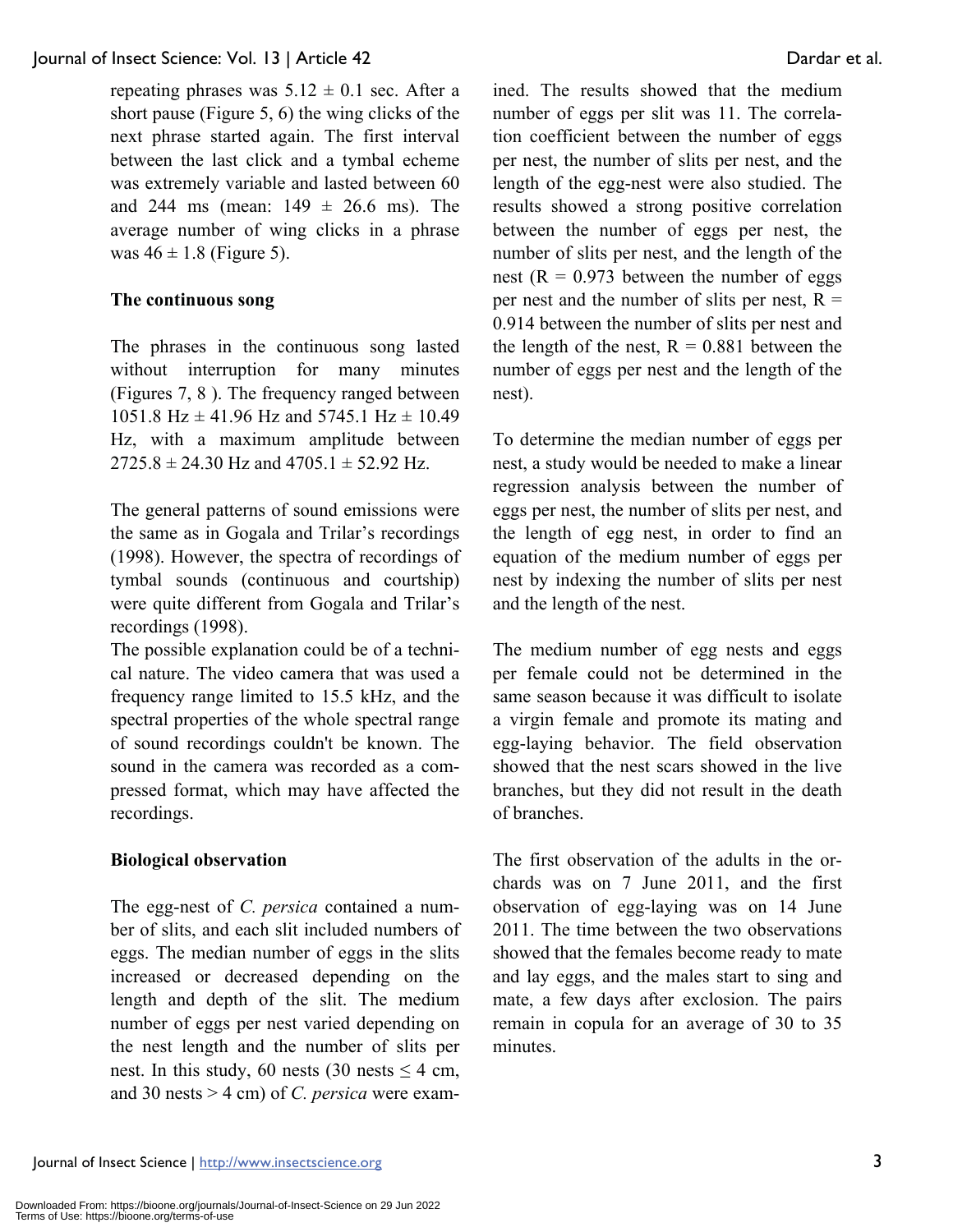#### Journal of Insect Science: Vol. 13 | Article 42 Dardar et al.

The infestation of *C. persica* on *M. domestica*  shows the damage potential of this species and the necessity of developing integrated management programs for species of this group. It was difficult to quantify crop loss compared to non-infested trees or orchards in this study because special research over several seasons is needed.

### **Acknowledgements**

The General Commission for Scientific Agricultural Research supported this research. The Biological Control Studies and Research Center also helped us to do this research. We also thank the farmer Ismael Masoud in the village of Erneh for permitting us to do this research in his orchard. Furthermore, we thank the guidance unit of Erneh.

#### **References**

Ahmed Z, Sanborn AF. 2010. The cicada fauna of Pakistan including the description of four new species (Hemiptera: Cicadoidea: Cicadidae). *Zootaxa* 2516: 27–48.

Demir E. 2008. The fulgoromorpha and Cicadomorpha of Turkey. Part I: Mediterranean region (Hemiptera). Munis Entomology and Zoology 3(1): 447–522.

Gogala M, Trilar T. 1998. First record of *Cicadatra persica* Kirkaldy, 1909 from Macedonia, with description of its song. *Acta Entomologica Slovenica* 6: 5–15.

aedeagus

**Figure 1.** Aedeagus (a) and claspers (b) of male genitalia of *Cicadatra persica.* High quality figures are available online.



**Figure 2.** Pygofer of *Cicadatra persica*. bl: based lop of Pyrofer. upl: the external upper lop of pygofer. High quality figures are available online.



**Figure 3.** Exterior edge of U1 and U2 cells of forewings or *Cicadatra persica*. High quality figures are available online.



Journal of Insect Science | http://www.insectscience.org 4